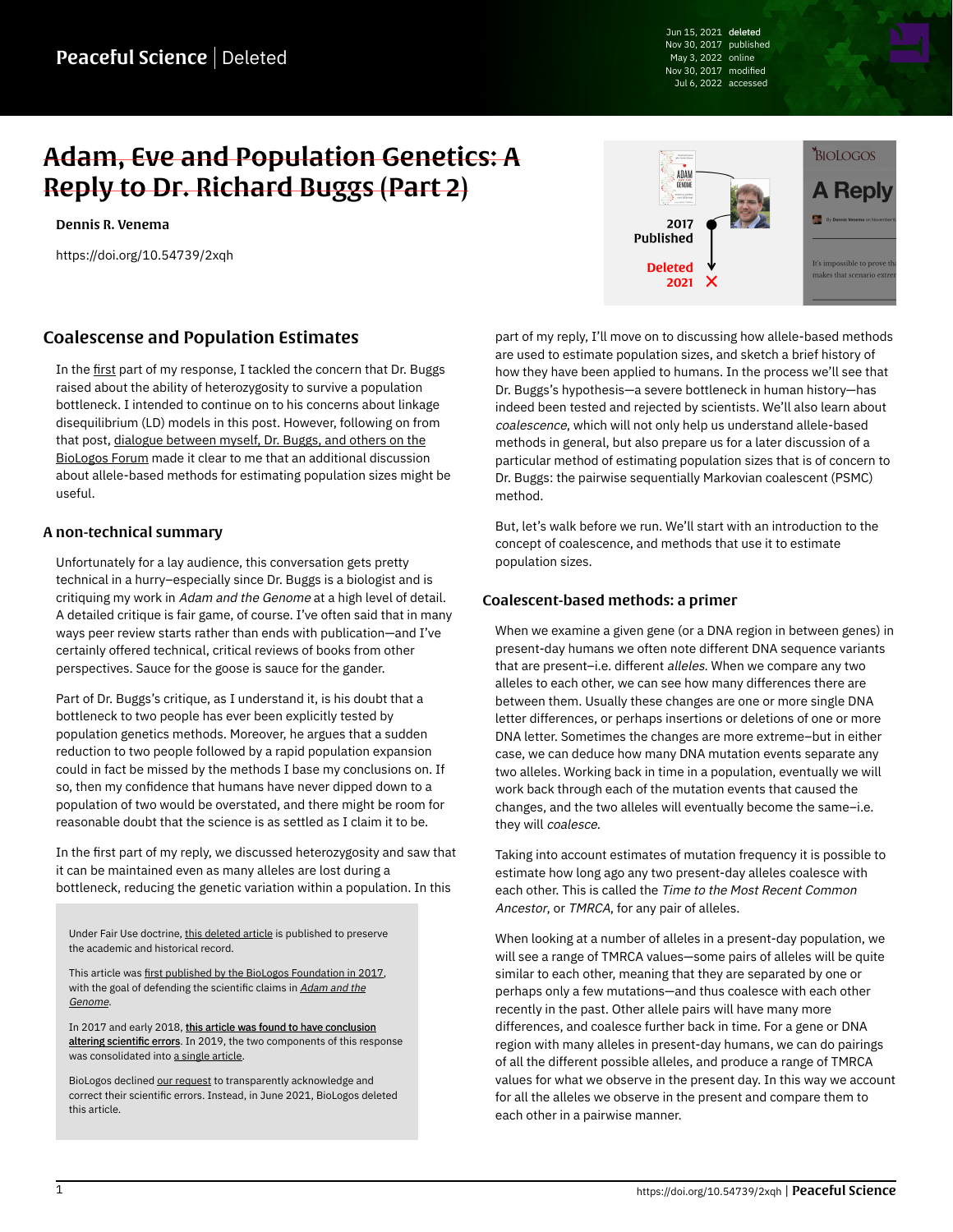One thing that TMRCA values can be used for is to estimate the ancestral size of the population in question at different points in its past. The probability that any two alleles will coalesce in a given previous generation (again, working back from the present) is directly related to how large the population is. Remember that mutation events are rare, because the mutation rate is very low. Thus the probability of coalescence is mostly due to the probability of alleles being inherited from the same ancestor (even as rare mutations are also occurring during this process). As the number of ancestors drops–i.e. the population size decreases—the probability of coalescence increases. As the population size increases, the probability of coalescence drops. Thus, when a bottleneck occurs—a reduction in the population size—the probability of coalescence increases, and it increases for all genes in the genome.

#### Coalescence and bottlenecks

In the case of an extreme bottleneck, where the population size drops to just two individuals, many alleles will be lost. At most four alleles will make it through the bottleneck (as we discussed in the first part of my reply). What we didn't mention then but is also relevant is that the surviving alleles also have a good probability of being lost in the generations following on from the bottleneck. In small populations, such as one expanding after an extreme bottleneck, the probability of losing some alleles just by chance is high. In the first part of my reply recall that we discussed heterozygosity – the case when there are at least two alleles for a given gene in a population. We saw that even in the most favorable conditions after a bottleneck, heterozygosity is preserved only about 75% of the time. This means that about 25% of the time, heterozygosity is lost, and that only one allele remains in the population for a given gene. If only one allele is present, then this is a coalescence point for that gene: going forward, we will have to wait for mutations to produce new alleles, and those new alleles will coalesce back to their single ancestral allele that survived the bottleneck. In the future, as new alleles are produced from the surviving allele through mutation, the new alleles will all coalesce within a few generations of the bottleneck. Their TMRCA values will thus be almost identical.

After a bottleneck, then, we will see a range of TMCRA values across the genome, once we account for all of the alleles we can find in the present day. For some genes, multiple alleles will survive the bottleneck, and their TMRCA values will thus precede it. Other genes will coalesce at the bottleneck. Other genes will coalesce after the bottleneck, since coalescence happens occasionally even without a bottleneck to increase its probability. The way bottlenecks leave a detectable mark on a genome is this: they give alleles at numerous genes the same coalescence time. Even if it is only on average around 25% of genes that coalesce at this time, this is still a large number of genes in absolute terms. The fact that they all coalesce at the same time in the past is the indication that coalescence was highly probable then—because population size was small.

Coalescent-based methods are thus an excellent way to detect bottlenecks—even really brief ones, if they are severe enough. Even a brief, severe bottleneck will still greatly increase the chances of alleles being lost, and the telltale signature of numerous genes that coalesce within a short time frame. A rapid expansion of population after a severe bottleneck can reduce this effect, but never eliminate

it. On average, about 25% of genes will coalesce, and this is more than enough genes to reveal a bottleneck—even if the bottleneck was only one generation long, and followed by rapid expansion.

Since coalescence-based methods were developed, they have been used widely for investigating ancestral human population sizes. As we sequenced the human genome, we applied these methods to an increasingly large data set of allele variation from around the world. The results of these studies have consistently indicated that humans descend from a substantial population and not merely from a pair. Let's trace a snapshot of that experimental history next.

#### A brief history of coalescent methods and human population size estimates

Early studies on human variation, prior to the human genome project (HGP) were restricted to working with alleles of single "genes", or more properly, short stretches of DNA that included a gene but also some DNA around it. These studies depended on the researchers actually going out and sequencing a large number of people for this specific region, and then making sense of the allele diversity they found.

For example, [this early paper](https://academic.oup.com/mbe/article/10/1/2/1030040) looks at a few such genes for which data was available at the time and concludes this (from the abstract, with my emphases):

Genetic variation at most loci examined in human populations indicates that the (effective) population size has been approximately 10(4) (i.e., 10,000) for the past 1 Myr and that individuals have been genetically united rather tightly. Also suggested is that the population size has never dropped to a few individuals, even in a single generation. These impose important requirements for the hypotheses for the origin of modern humans: a relatively large population size and frequent migration if populations were geographically subdivided. Any hypothesis that assumes a small number of founding individuals throughout the late Pleistocene can be rejected."

What is interesting to note is that at this time in the scientific literature, a severe bottleneck in the ancestral human population was considered a possibility to be tested—even the idea that a very sudden bottleneck might have taken place. In these early dates of human population genetics research, it was an open question if humans came from a very small founding population. In this paper, however, the authors conclude that such a bottleneck is ruled out by the evidence: there is simply too much variation in present-day populations that coalesces further back than one million years ago (1 Myr).

Later pre-HGP papers were in agreement with these early results. For example, [this paper](https://www.pnas.org/content/96/6/3320.full) looked at allele diversity at the PHDA1 gene, and reports a human effective population size of ~18,000. Similarly, studies of allelic diversity at the [beta-globin gene](https://www.ncbi.nlm.nih.gov/pmc/articles/PMC1712470) found it to indicate an ancestral effective population size of ~11,000, and conclude that "There is no evidence for an exponential expansion out of a bottlenecked founding population, and an effective population size of approximately 10,000 has been maintained." They also state that the allelic diversity they are working with cannot be explained by the recent population expansion that characterizes our species—the